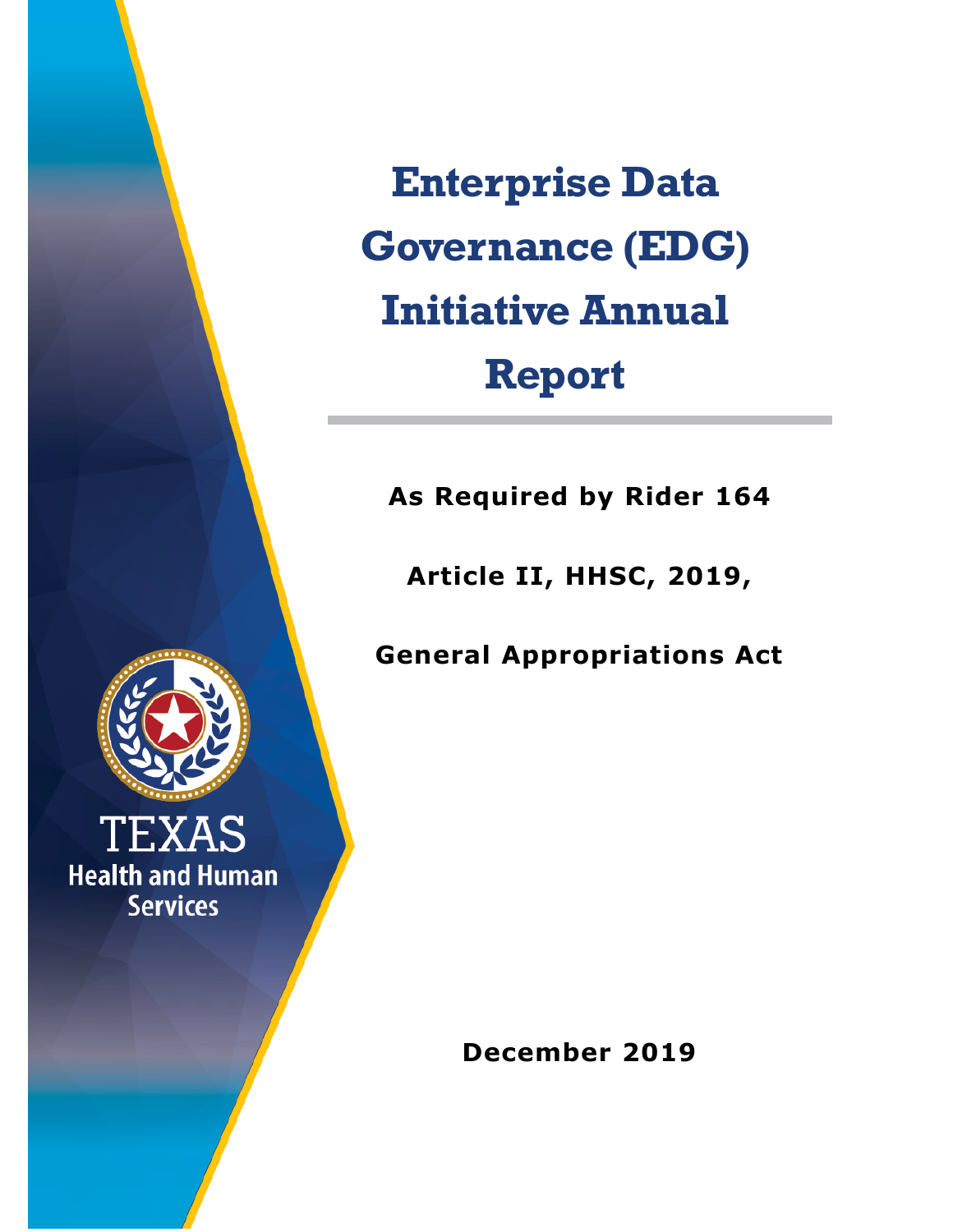# **Table of Contents**

| 4.1. Schedule of Expenditures and Actual Expenditures 10 |  |
|----------------------------------------------------------|--|
|                                                          |  |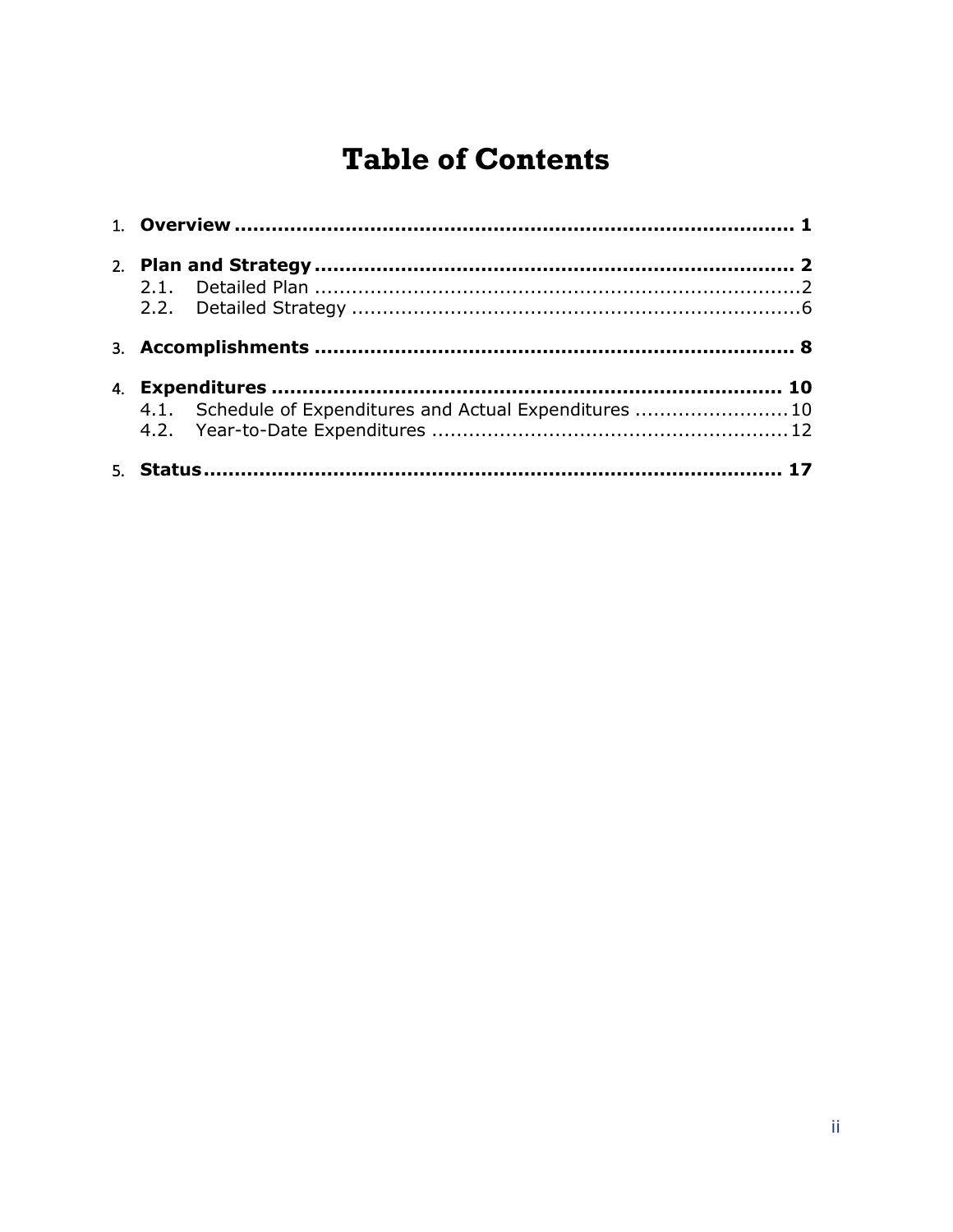#### <span id="page-2-0"></span>1. **Overview**

The Health and Human Services Commission (HHSC) submits this report to the Legislative Budget Board and the Office of the Governor, State of Texas, as stipulated in Rider 164 of the 2020-21 General Appropriations Act (Article II, HHSC, 86th Legislature) regarding the development of an enterprise data governance program for health information:

"**Enterprise Data Governance.** *Included in the amounts appropriated above in Strategy L.1.2, IT Oversight & Program Support, is \$5,460,700 in All Funds (\$792,175 in General Revenue) in fiscal year 2020 and \$5,458,275 in All Funds (\$791,569 in General Revenue) in fiscal year 2021 for the Enterprise Data Governance project.*

*No later than December 1 of each year, the Health and Human Services Commission (HHSC) shall submit a report to the Legislative Budget Board and the Governor's Office reflecting actual expenditures, cost savings, and accomplishments implementing the Enterprise Data Governance project. The report shall include a detailed plan for the project, a proposed schedule of expenditures, and the status of implementation for a comprehensive Medicaid focused Enterprise Master Data Management system, Metadata Repository, and Information Management Program.*

*Additionally, the report shall include detailed strategies developed and implemented by HHSC to restrict the Enterprise Data Governance project to those items presented and approved by the Eighty-sixth Legislature, 2019."*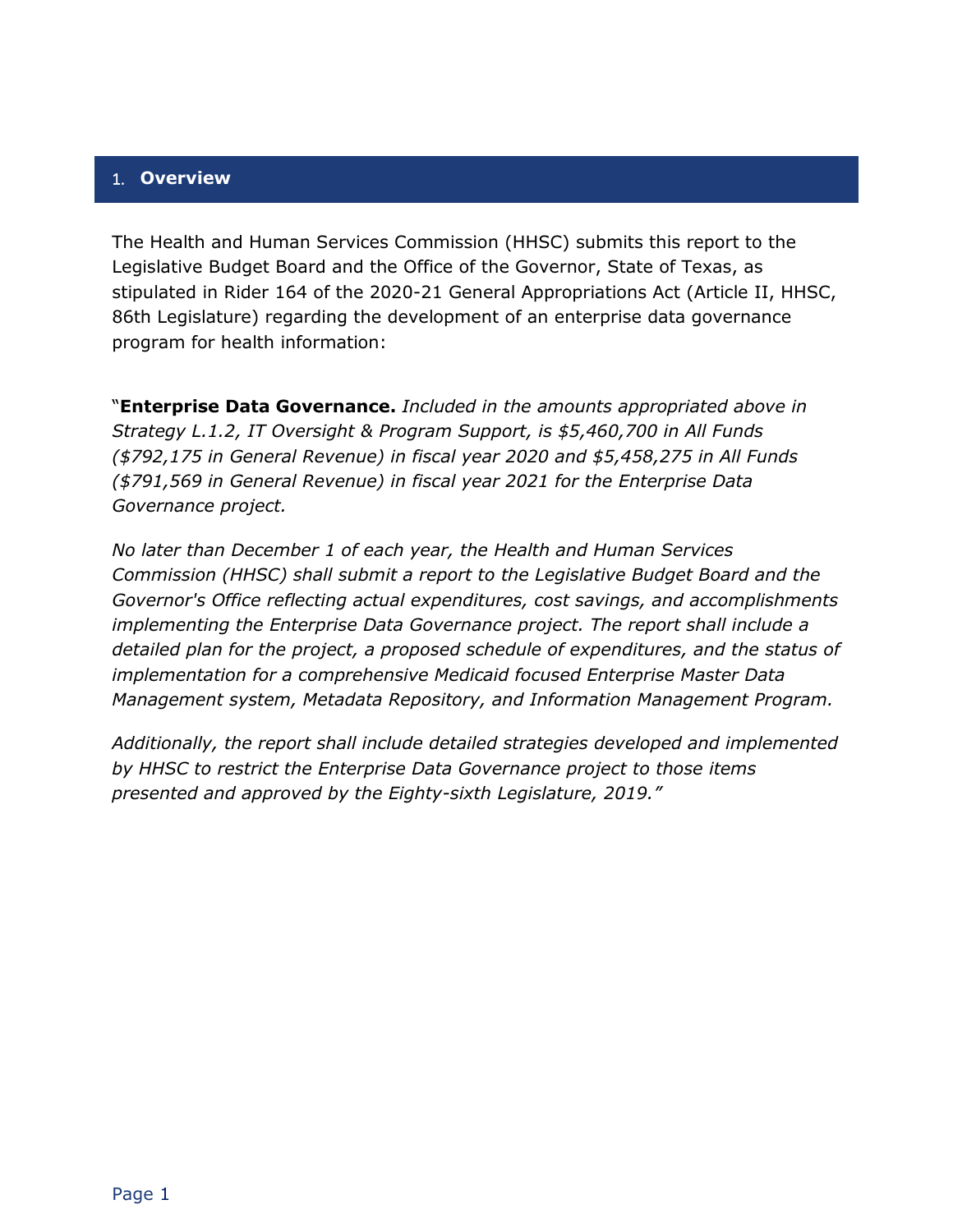# <span id="page-3-0"></span>2. **Plan and Strategy**

# <span id="page-3-1"></span>**2.1. Detailed Plan**

The Enterprise Data Governance (EDG) project is operating on an approved implementation advance planning (IAPD) document through March 2022, with annual gateway approvals from the Centers for Medicare and Medicaid Services (CMS). The EDG team identified, and CMS approved, five project tracks to implement the overall Medicaid-focused EDG solution. Each track is composed of a set of phases. All five tracks will continue beyond the 2021-2022 biennium.

Below are the project plans and approach details for each of the EDG project tracks, which are:

- Data and information management track (DIM),
- Data quality and standards track (DQS),
- Metadata and reference data management track (MRDM),
- Data architecture track, and
- Data and information controls track (DIC)

## **Data and Information Management Track**

The purpose of the DIM track is to implement an enterprise-wide master data management (MDM) system.

Key functions of the MDM system are:

- **Data acquisition:** This capability acquires data from sources that contain similar data sets.
- **Data standardization:** This capability ensures that master data records meet the data standards adopted by the EDG Council.
- **Data mastering and data governance:** This includes data matching, merging, and retaining relevant information from various systems to form a single version of a matched record. Identity resolution requires data governance, which guides data alignment and the implementation of datamanagement policies.
- **Data publishing:** This capability allows for the integration of golden records (single, well-defined versions of data elements) throughout the enterprise.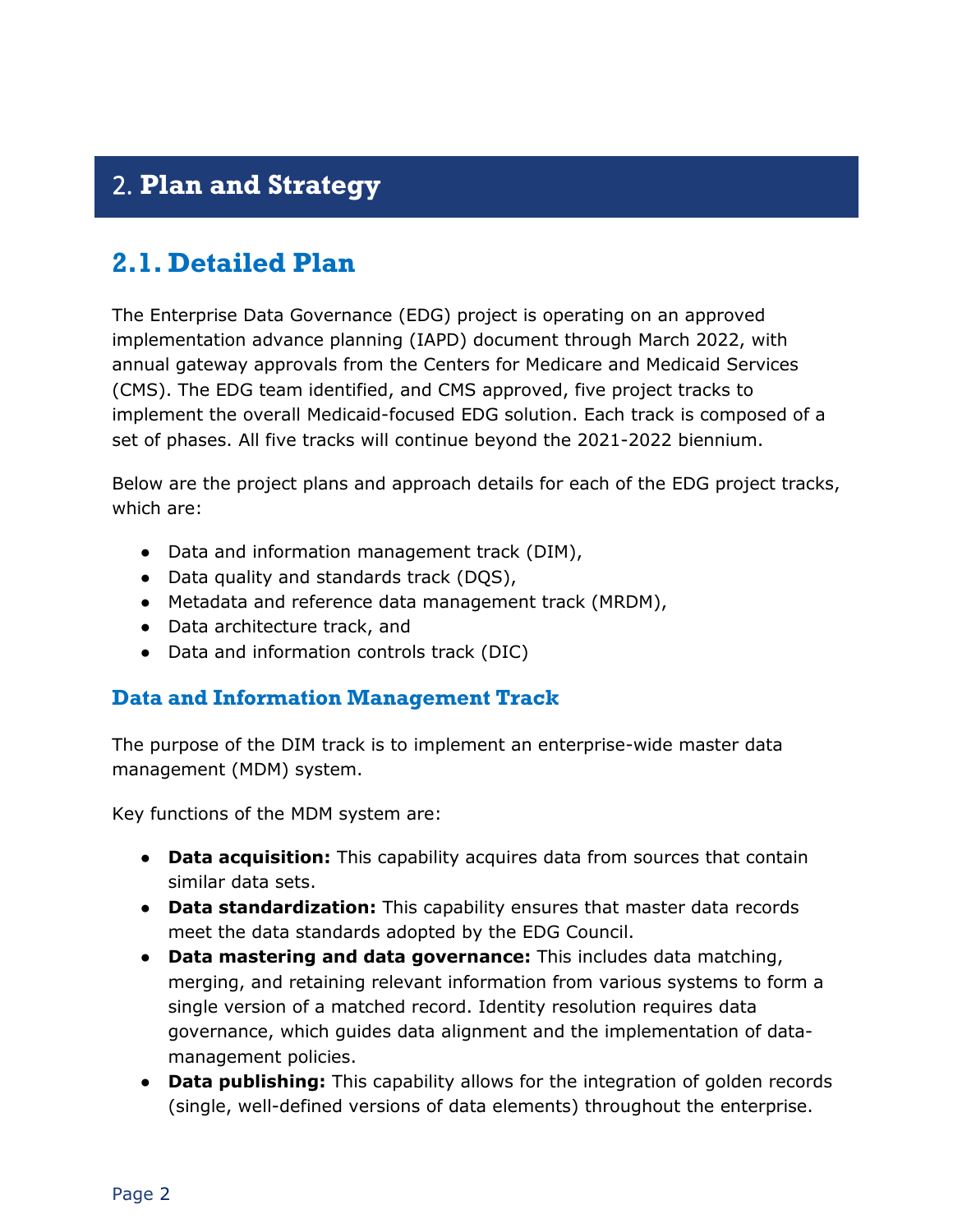## **Overall Solution**

Implement a Medicaid-focused MDM system to manage all data for internal use like the HHS insights platform, which creates and manages mastered domain data.

Use the MDM layer as a hub to measure, manage, and increase data quality in critical HHS data systems.

## **Data Quality and Standards Track**

Measuring data quality is essential to making improvements. The DQS track ensures that data quality can be measured and makes recommendations to improve quality through the application of data standards. Continuous monitoring of data quality within mastered data domains is an integral part of the EDG program.

#### **Overall Solution**

EDG's data quality process includes the following key components:

- Data profiling,
- Data remediation, and
- Data monitoring

The key components of the data quality process will be repeated when profiling and remediating quality issues.

DQS will include profiling data sets to identify anomalies and issues. The DQS track is divided into four phases. Systems that were prioritized on the Medicaid Information Technology and Architecture (MITA) roadmap will be added to each DQS phase, and each phase will deliver key capabilities for these systems.

## **Metadata and Reference Data Management Track**

Metadata refers to data that provides information about data elements. For context, systems typically use reference data (such as county codes, region codes, and International Classification of Diseases codes).

Metadata and reference data are generally inconsistent and do not always meet HHS data management standards. This lack of consistent data standards often becomes evident during data integration or data consolidation efforts and can result in poor data quality and poor system alignment.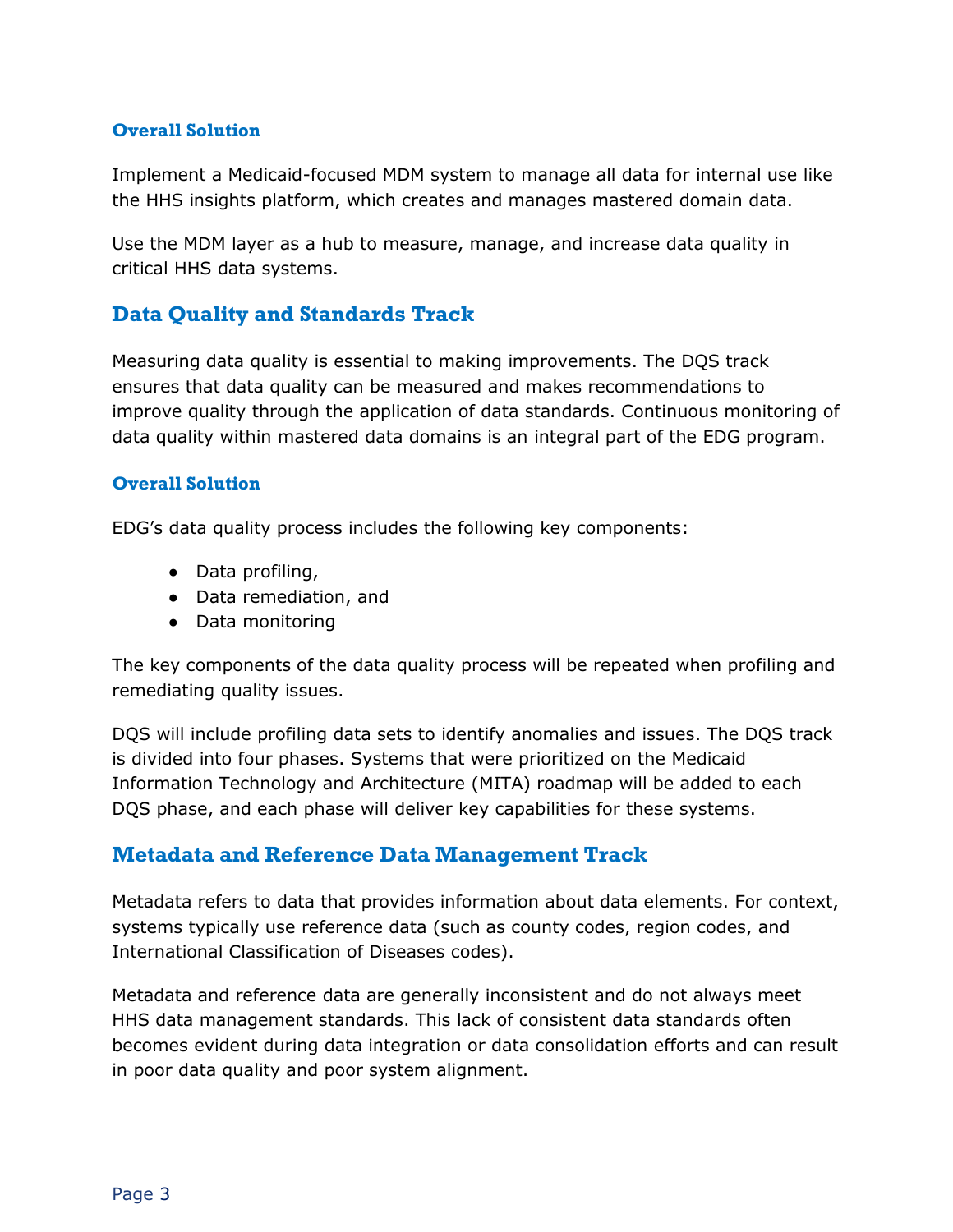The MRDM track alleviates the issues that can come from different standards, definitions, and reference codes by:

- Collecting data from different systems;
- Storing that data in a centralized repository (i.e. a metadata repository and reference data management repository); and
- Governing the creation, use, and maintenance of the data.

Metadata management activities fall into three broad categories:

**Collect:** The collection of metadata/reference data from transactional systems includes the capture of changes to existing metadata/reference data. During the implementation phase of the project, HHS intends to collect relevant business, technical, and reference data.

**Govern:** During governance activities, data stewards analyze collected metadata/reference data to identify discrepancies and recommend standards. The EDG Council determines the priority of metadata/reference data domains of Medicaid systems and Medicaid projects on the MITA roadmap.

**Store/Publish:** These activities allow the storage and publication of metadata/reference data sets. Storage creates a "hub" for metadata/reference data domains. This project will help ensure the EDG Council can govern reference data using a single interface.

### **Overall Solution**

Implement a data asset repository (DAR) to collect comprehensive data-asset information across the enterprise (as mandated by Sunset Advisory Commission report, July 2015, Issue 7). A data asset is anything that contains valuable records, which can be a system, database, or simply a document. Large systems usually contain multiple types of data assets, which are migrated as a set when systems are modernized or replaced. Ensure access to the DAR for data subject matter experts. Ensure data assets, technical, and business metadata are widely available and searchable. Implement a technical metadata repository to allow access to data models and provide search capabilities.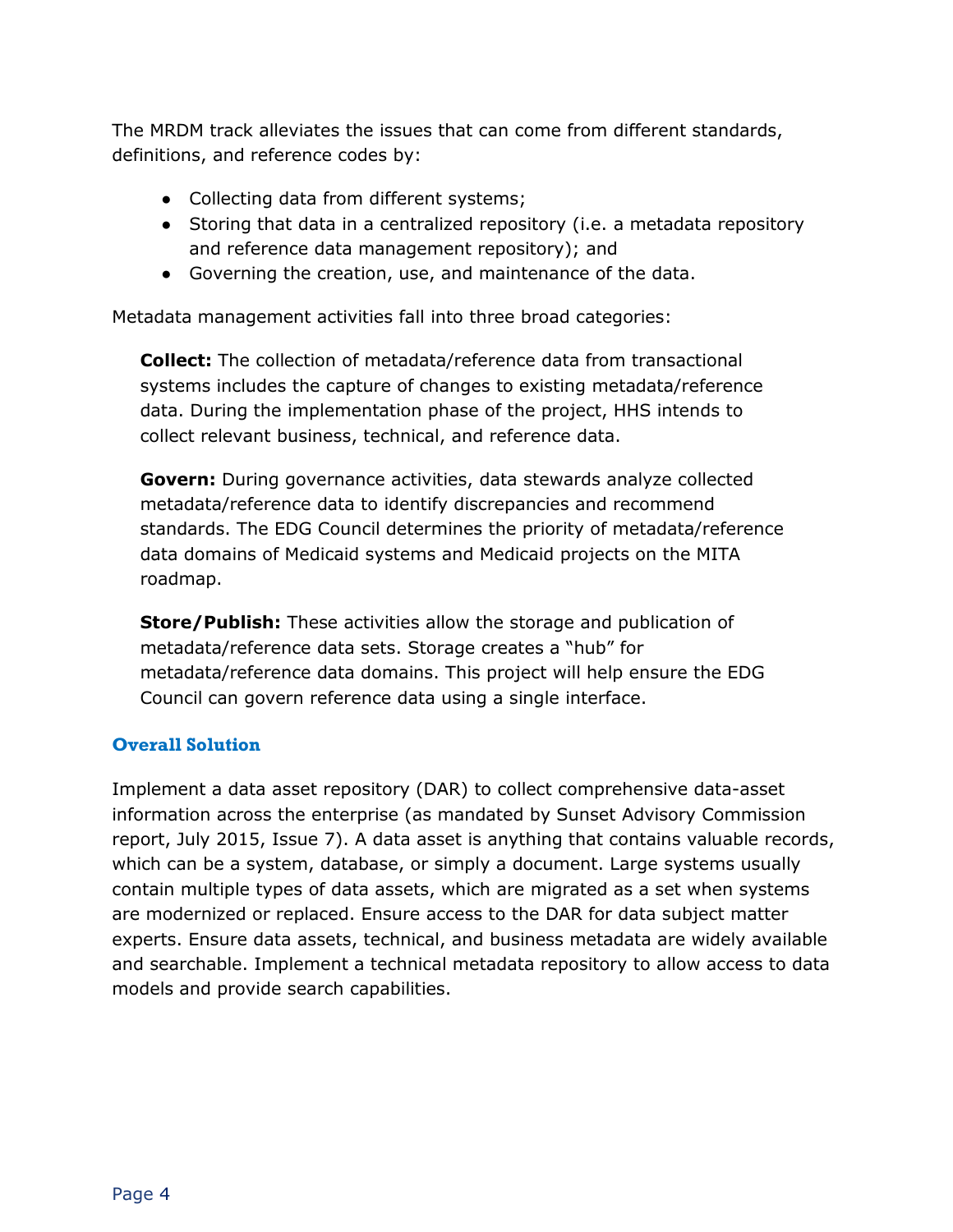## **Data Architecture Track**

Data architecture is a key EDG competency. The primary goal of data architecture is to ensure key Medicaid data domains are identified, defined, and managed appropriately. Additionally, this track is responsible for creating and maintaining a logical data architecture that aligns with the business architecture referenced in the MITA framework. This track aligns closely with MITA to identify improvements in data architecture that can improve business processes.

### **Overall Solution**

Develop and implement data governance processes to increase the maturity of enterprise data management. Integrate reference data and data quality metrics into MDM tools. Implement reference data standards that data stewards, who must explain the utility of data beyond a single program area, can use. Data analysts and business interface designers can use reference data mapped to the HHS system standard to standardize analytic output. Operational system architects and portfolio managers can use the same reference standards to increase system alignment and help meet interoperability goals.

## **Data and Information Controls Track (DIC)**

The DIC track serves two basic purposes. First, it increases efficiencies associated with identification, definition, creation, and implementation of various controls and metrics. Secondly, it helps identify and monitor various data controls, like data security and data access, for key data domains.

### **Overall Solution**

Leverage the EDG Council to help prioritize the creation of data quality metrics. Utilize existing workgroups to adopt access and publication standards.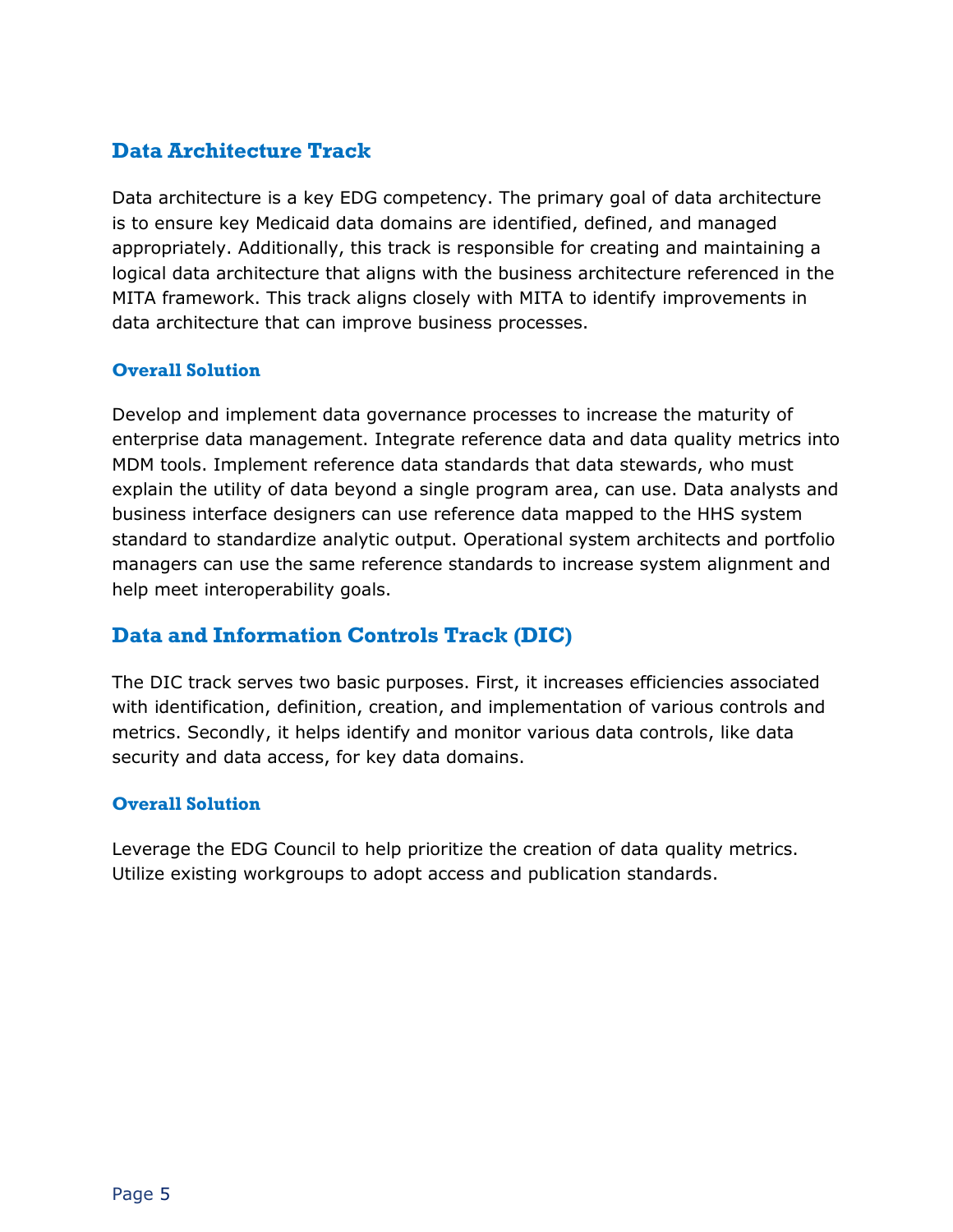# <span id="page-7-0"></span>**2.2. Detailed Strategy**

This section details the strategies of the five project tracks.

## **Data and Information Management Track (DIM)**

- Use measurement tools and defined processes to ensure that data stewards can manage master data.
- Improve the quality of Medicaid provider and member data and measure the cost of non-conformance to data quality standards within the business processes that depend on data attributes.
- Increase the visibility of provider and member data between agency programs.

## **Data Quality and Standards Track (DQS)**

- Adopt data quality metrics for provider attribution, member attribution, and operational source data quality, which could include:
	- Percentage of data assets with no identified business owner by departmental area,
	- $\triangleright$  Trends in data quality (such as the percentage of members with unresolvable physical addresses), and
	- Trends in managed care encounters with known defects.
- In conjunction with data stewards (embedded in the Center for Analytics and Decision Support, Medicaid/Children's Health Insurance Program, and Access and Eligibility Services), design dashboards within the insights platform that can track and trend critical data quality metrics.

## **Metadata and Reference Data Management Track (MRDM)**

- High rate of fully described data assets as measured and tracked by the DAR scorecards on SharePoint. (*Note:* Sunset Report Issue 7 specifically mandates this data asset management.)
- Acquire technical system metadata and updated data models for all major HHS systems that will be held at a secure location.
- Implement change control processes for data collection, and update or replace system metadata at appropriate times in system development.
- Refresh and enhance the technical metadata from all major Medicaid source systems.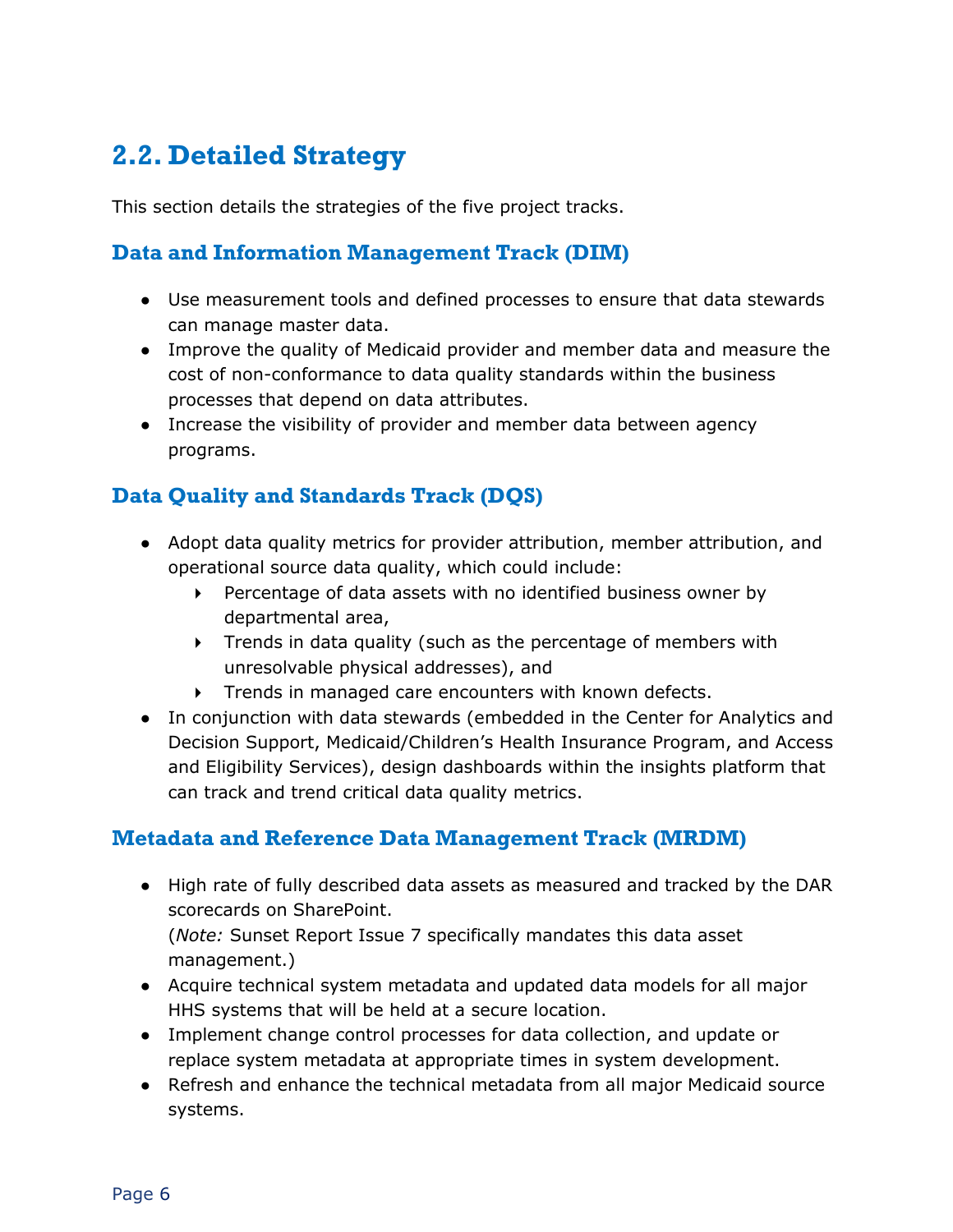## **Data Architecture Track**

- Re-charter a cross-functional EDG Council and create data governance workgroups. The EDG Steering Committee may invite state agency partners that share major data exchange processes as ex officio participants (e.g. Department of Family and Protective Services).
- Create data governance policies for reference data and master data.
- Publish reference values within the HHS insights platform.
- Establish data stewardship as a practice.
- Identify low utility, duplicate, or irrelevant data interfaces and exchanges.
- Identify high-value, trusted interfaces and exchanges and promote their reuse.
- Create and maintain a data architecture that aligns with the architecture referenced through the MITA framework.
- Coordinate with the IT governance model to determine critical areas, which are related to previous MITA information architecture deliverables, including the 2015 state self-assessment.
- Create enterprise models to identify and reference data.
- EDG Council working groups will use additional standards for technical architecture documentation to further align data management across the enterprise. These include data modeling and data dictionary standards, change management notification, and data stewardship reporting processes.
- The EDG Council will make recommendations for the use of member and provider "best version of the truth" records published to an Oracle repository. This repository will allow data analysts and subject matter experts to access mastered records. This data structure will serve as the foundation for future system analytics.

## **Data and Information Controls Track**

• The EDG Council will engage in a partnership-planning model with IT Governance, the Office of the Chief Technology Officer, and others within the Office of the Chief Information Officer, to define the metrics of success for the EDG program.

Additionally, the EDG Council will adopt policies and procedures that govern:

- Access to the HHS master data repository (MDR) and associated metadata repositories.
- Adoption of reference code standards for use with analytics.
- Authorization of standard reference values for use in system analytics. (This will specify fundamental requirements for an HHS system analytic strategy.)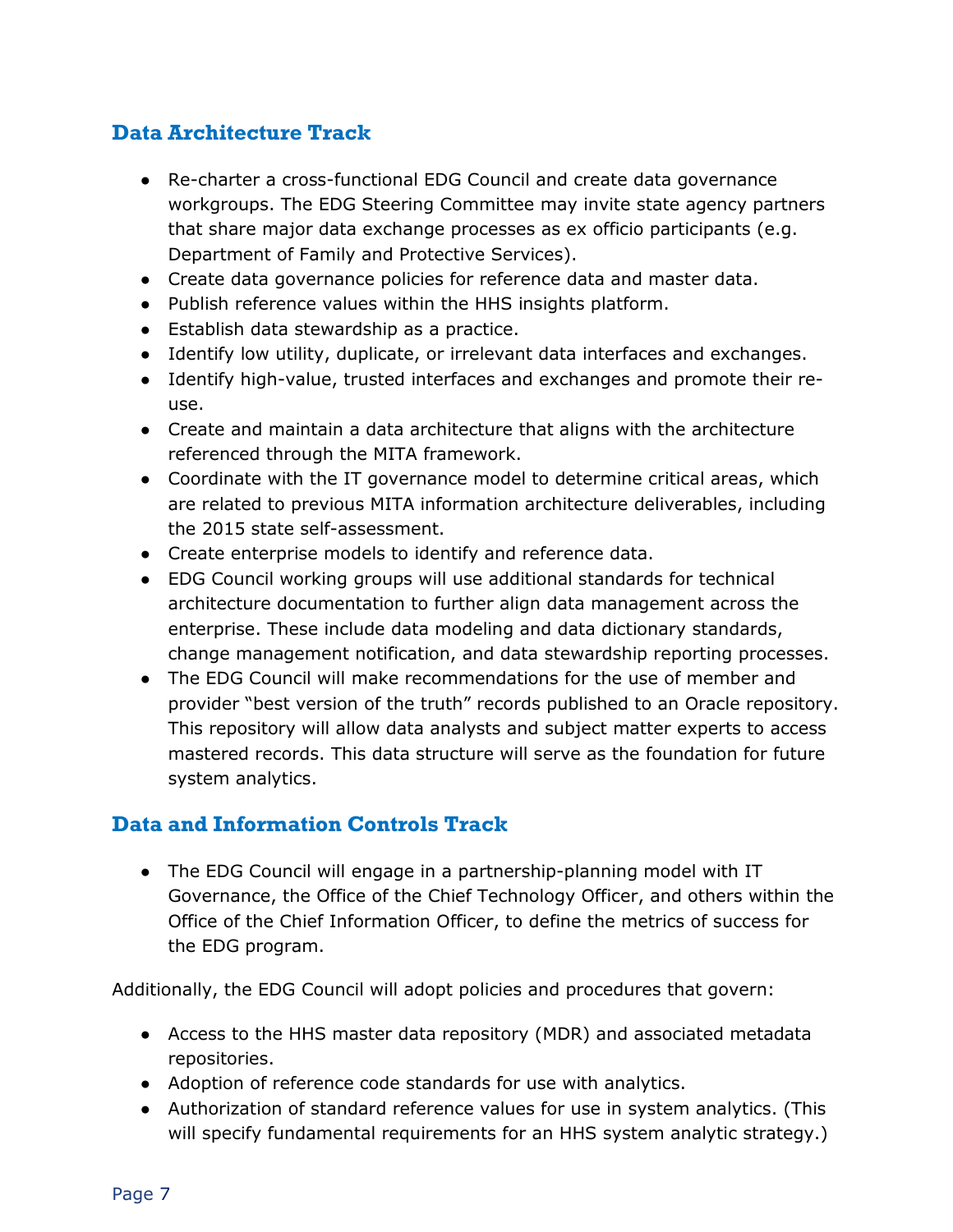# <span id="page-9-0"></span>3. **Accomplishments**

The EDG program adopted a maturity framework to score the metadata maturity of data assets. This framework allows for a dashboard related to metadata maturity, and maturity goals. In future years, this dashboard will help the EDG Council target the resources needed to improve metadata linked to strategic priorities.



- The Metadata Repository supported discovery and user-directed browsing of HHS metadata and data models in a single interface. In fiscal year 2020 Q1, the EDG program added or enhanced technical and business metadata from the following major systems:
	- Encounters Operations Data Store,
	- Consolidated Services Interest List,
	- Service Authorization System Online, and
	- ▶ Long Term Care Services Interest List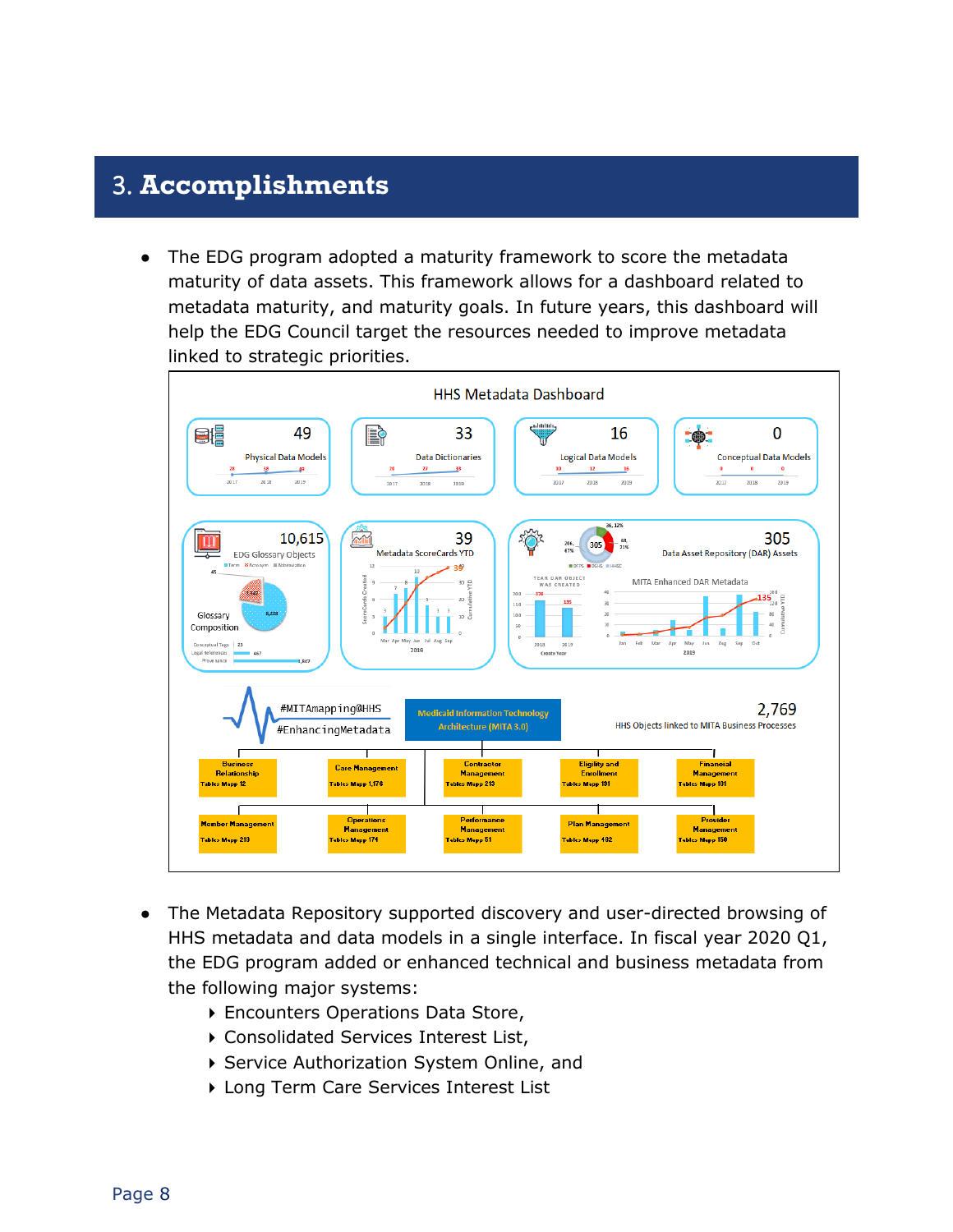- The DAR supported discovery and user-directed browsing of HHS data assets for users via SharePoint. In fiscal year 2020 Q1, the EDG program added the following three major assets to the DAR:
	- Service Authorization System Online
	- Consolidated Services Interest List
	- Combined Medicaid/Children's Health Insurance Program Datamart
	- Regional Intake System
	- Quality Assurance and Improvement System
- Completed eleven sprints focused on infrastructure development for data quality measurements, application development in MDM, and resolution of quality issues in provider attribution data.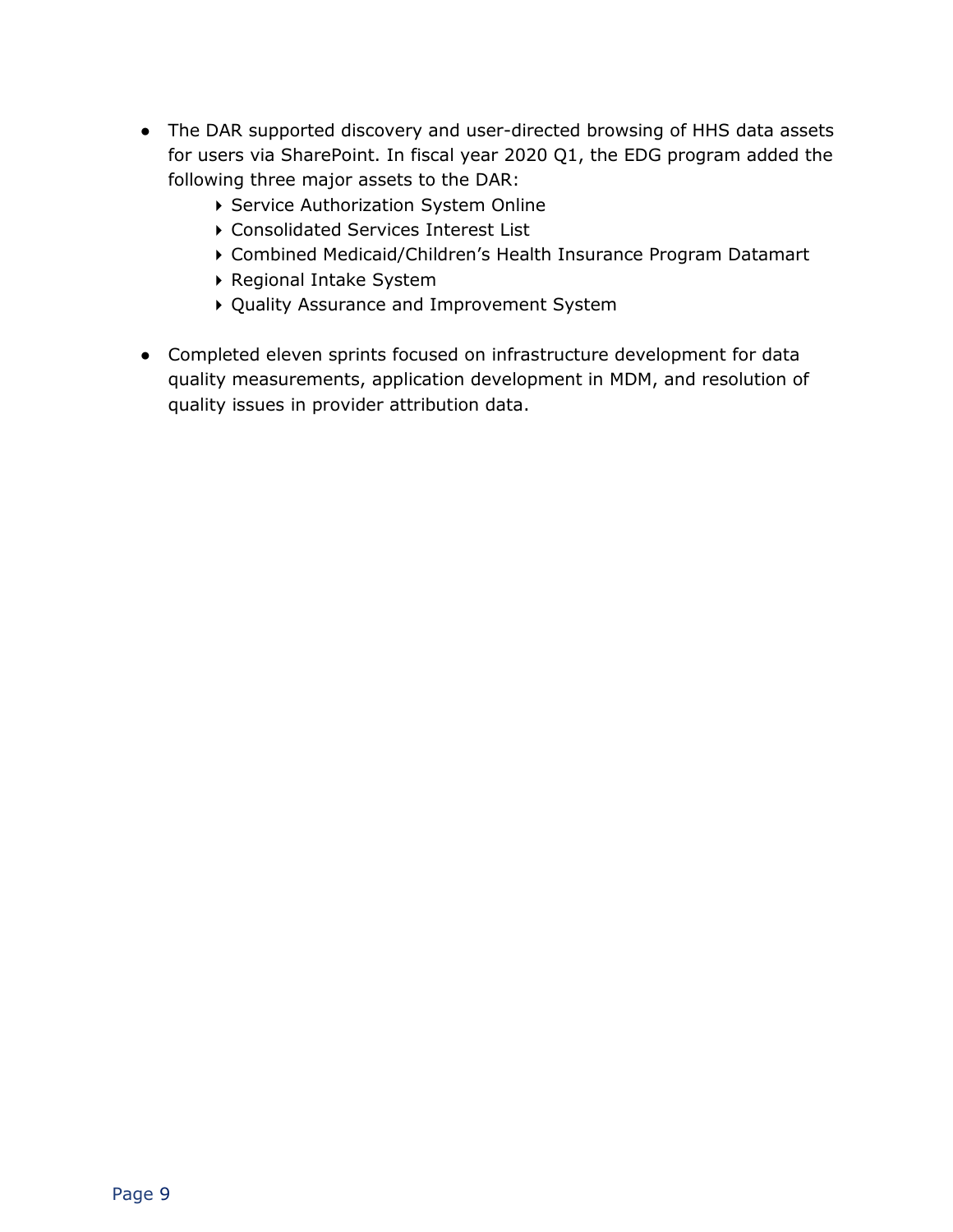# 4. **Expenditures**

## **4.1. Schedule of Expenditures and Actual Expenditures**

The table below provides the schedule of expenditures (forecast), actual expenditures (expended), and remaining balance for the fiscal year 2020-21 biennium.

Rider 164 - Annual Reporting - EDG

<span id="page-11-0"></span>*For FY2020* 

<span id="page-11-1"></span>*Capital Expenditures as of October 31, 2019*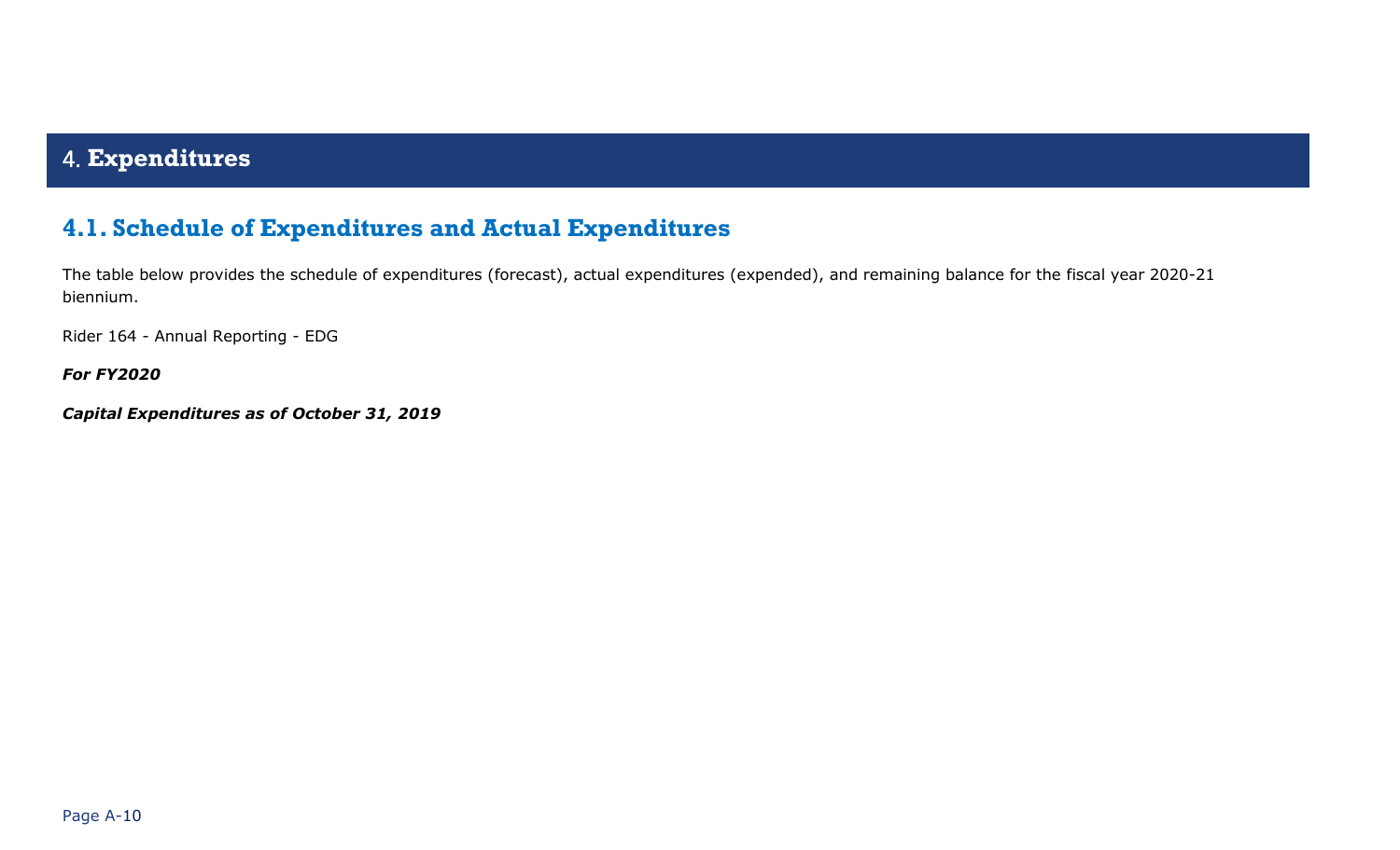| <b>Rider 164</b><br><b>Reporting</b><br><b>Categories</b> | <b>AY 2020</b><br><b>Forecast</b> | <b>AY 2020</b><br><b>Expended</b><br><b>GR</b> | <b>AY 2020</b><br><b>Expended</b><br><b>FED</b> | <b>AY 2020</b><br><b>Expended</b><br><b>AF</b> | <b>AY 2020</b><br><b>Balance</b> | <b>AY 2021</b><br><b>Forecast</b> | <b>AY 2021</b><br><b>Expended</b><br><b>GR</b> | <b>AY 2021</b><br><b>Expended</b><br><b>FED</b> | <b>AY 2021</b><br><b>Expended</b><br><b>AF</b> | <b>AY 2021</b><br><b>Balance</b> |
|-----------------------------------------------------------|-----------------------------------|------------------------------------------------|-------------------------------------------------|------------------------------------------------|----------------------------------|-----------------------------------|------------------------------------------------|-------------------------------------------------|------------------------------------------------|----------------------------------|
| <b>EDG</b><br><b>Contracted</b><br><b>Services</b>        | \$3,820,000                       | \$16,189                                       | \$145,703                                       | \$161,892                                      | \$3,658,108                      | \$3,820,000                       | \$0                                            | \$0                                             | \$0                                            | \$3,820,000                      |
| <b>Software</b><br>Licensing /<br><b>Maintenance</b>      | \$883,037                         | \$13,183                                       | \$39,549                                        | \$52,732                                       | \$830,305                        | \$883,740                         | \$0                                            | \$0                                             | \$0                                            | \$883,740                        |
| <b>Hardware</b>                                           | \$77,400                          | \$0                                            | \$0                                             | \$0                                            | \$77,400                         | \$77,400                          | \$0                                            | \$0                                             | \$0                                            | \$77,400                         |
| <b>Data Center</b><br><b>Services</b>                     | \$680,263                         | \$11,270                                       | \$33,810                                        | \$45,080                                       | \$635,183                        | \$677,135                         | \$0                                            | \$0                                             | \$0                                            | \$677,135                        |
| <b>Enterprise</b><br><b>Data</b><br><b>Governance</b>     | \$5,460,700                       | \$40,642                                       | \$219,062                                       | \$259,704                                      | \$5,200,996                      | \$5,458,275                       | \$0                                            | \$0                                             | \$0                                            | \$5,458,275                      |

### **Table 1 - Enterprise Data Governance**

### **Table 2 - Enterprise Data Governance Appropriated Funds**

|                                     | <b>AY 2020</b><br><b>Forecast</b> | AY 2020<br><b>Expended</b><br><b>GR</b> | AY 2020<br><b>Expended</b><br><b>FED</b> | <b>AY 2020</b><br><b>Expended</b><br><b>AF</b> | AY 2020<br><b>Balance</b> | AY 2021<br><b>Forecast</b> | <b>AY 2021</b><br><b>Expended</b><br><b>GR</b> | AY 2021<br><b>Expended</b><br><b>FED</b> | <b>AY 2021</b><br><b>Expended</b><br>AF | <b>AY 2021</b><br><b>Balance</b> |
|-------------------------------------|-----------------------------------|-----------------------------------------|------------------------------------------|------------------------------------------------|---------------------------|----------------------------|------------------------------------------------|------------------------------------------|-----------------------------------------|----------------------------------|
| <b>Total</b>                        | \$5,460,700                       | \$40,642                                | \$219,062                                | \$259,704                                      | \$5,200,996               | \$5,458,275                | \$0                                            | \$0                                      | \$0                                     | \$5,458,275                      |
| <b>Appropriated</b><br><b>Funds</b> | \$5,460,700                       | \$792,175                               | \$4,668,525                              | \$5,460,700                                    | N/A                       | \$5,458,275                | \$791,569                                      | \$4,666,706                              | \$5,458,275                             | N/A                              |
| <b>Difference</b>                   | \$0                               | \$751,533                               | \$4,449,463                              | \$5,200,996                                    | N/A                       | \$0                        | \$0                                            | \$0                                      | \$0                                     | N/A                              |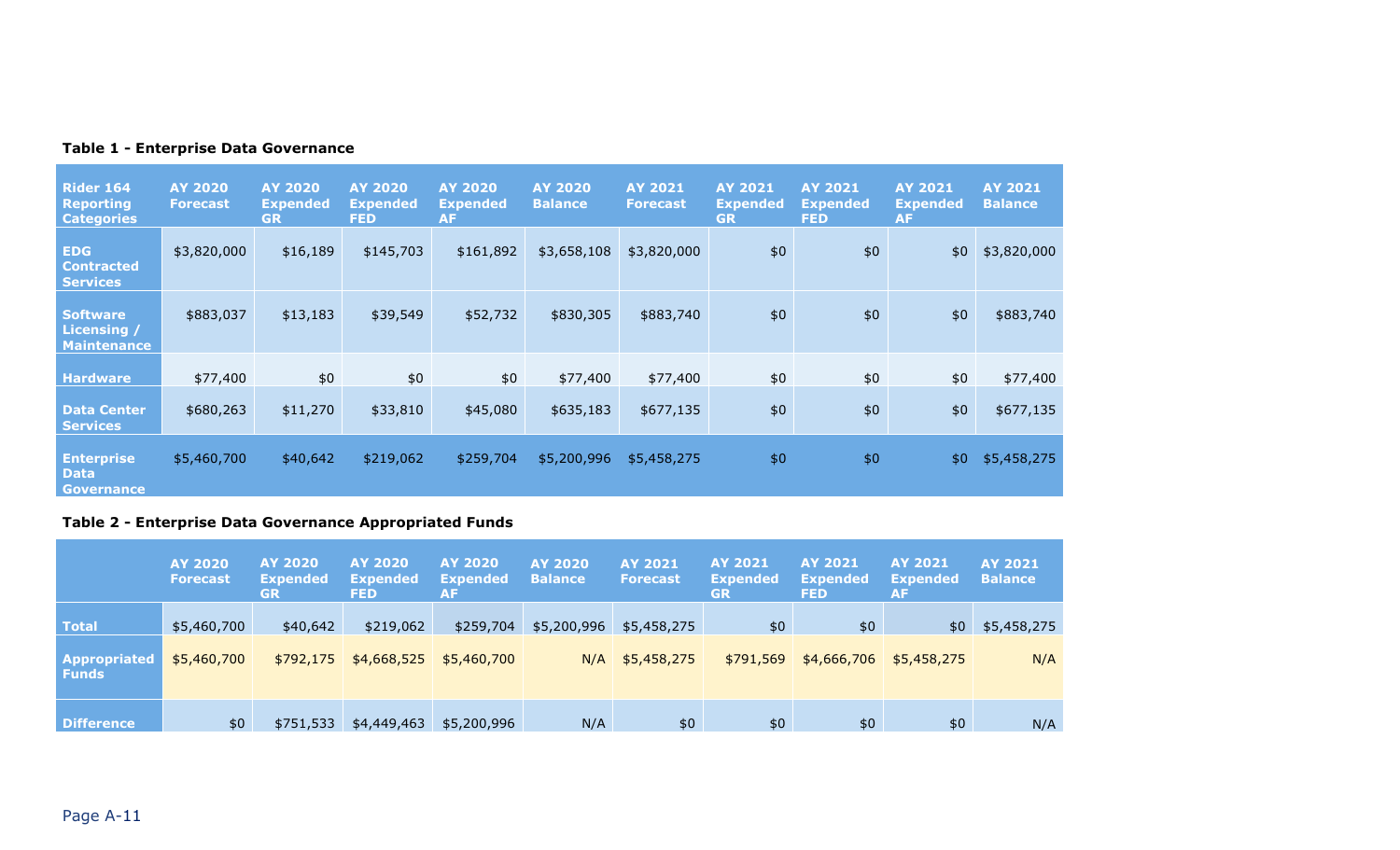# **4.2. Year-to-Date Expenditures**

The table below provides year-to-date budget and expenditures for EDG initiatives.

Year-to-Date Budget and Expenditures

<span id="page-13-0"></span>Budget and Expenditures as of *October 31, 2019*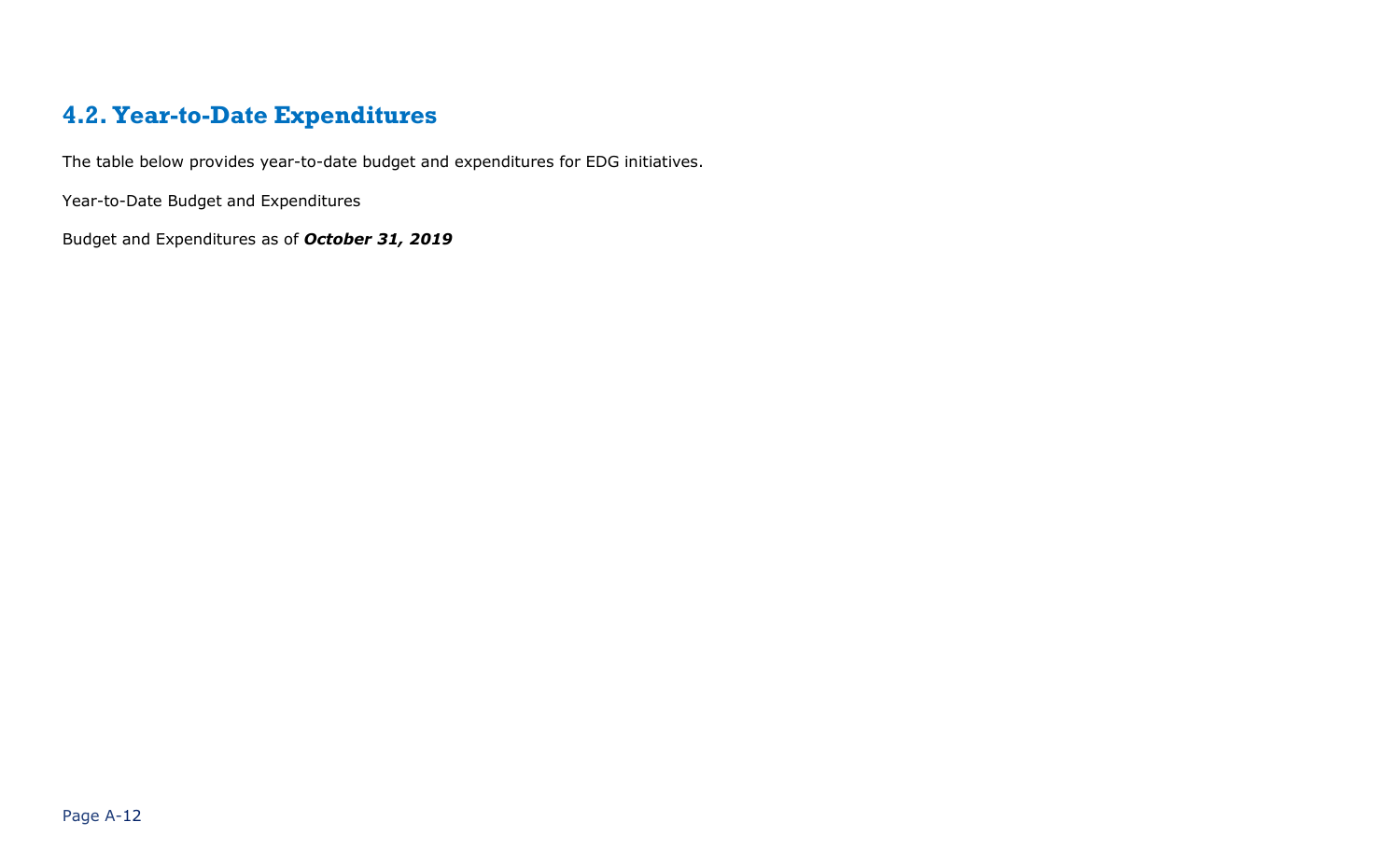#### **Table 3 - Adjusted Appropriated Funds with MOF**

|                        | AY2012      | AY2013       | AY2014      | <b>AY2015</b> | AY2016       | AY2017       | <b>AY2018</b> | <b>AY2019</b> | <b>AY2020</b>   | AY2021      |
|------------------------|-------------|--------------|-------------|---------------|--------------|--------------|---------------|---------------|-----------------|-------------|
|                        |             |              |             |               |              |              |               |               |                 |             |
| <b>General Revenue</b> | \$318,257   | \$2,601,088  | \$207,894   | \$10,352,835  | \$4,263,565  | \$6,297,166  | \$920,175     | \$888,175     | \$792,175       | \$791,569   |
|                        |             |              |             |               |              |              |               |               |                 |             |
| <b>Federal Funds</b>   | \$2,853,399 | \$16,928,199 | \$1,719,440 | \$44,351,851  | \$31,247,878 | \$36,224,116 | \$5,820,525   | \$5,532,525   | \$4,668,525     | \$4,666,706 |
|                        |             |              |             |               |              |              |               |               |                 |             |
| Total                  | \$3,171,656 | \$19,529,287 | \$1,927,334 | \$54,704,686  | \$35,511,443 | \$42,521,282 | \$6,740,700   | \$6,420,700   | \ \$5,460,700 \ | \$5,458,275 |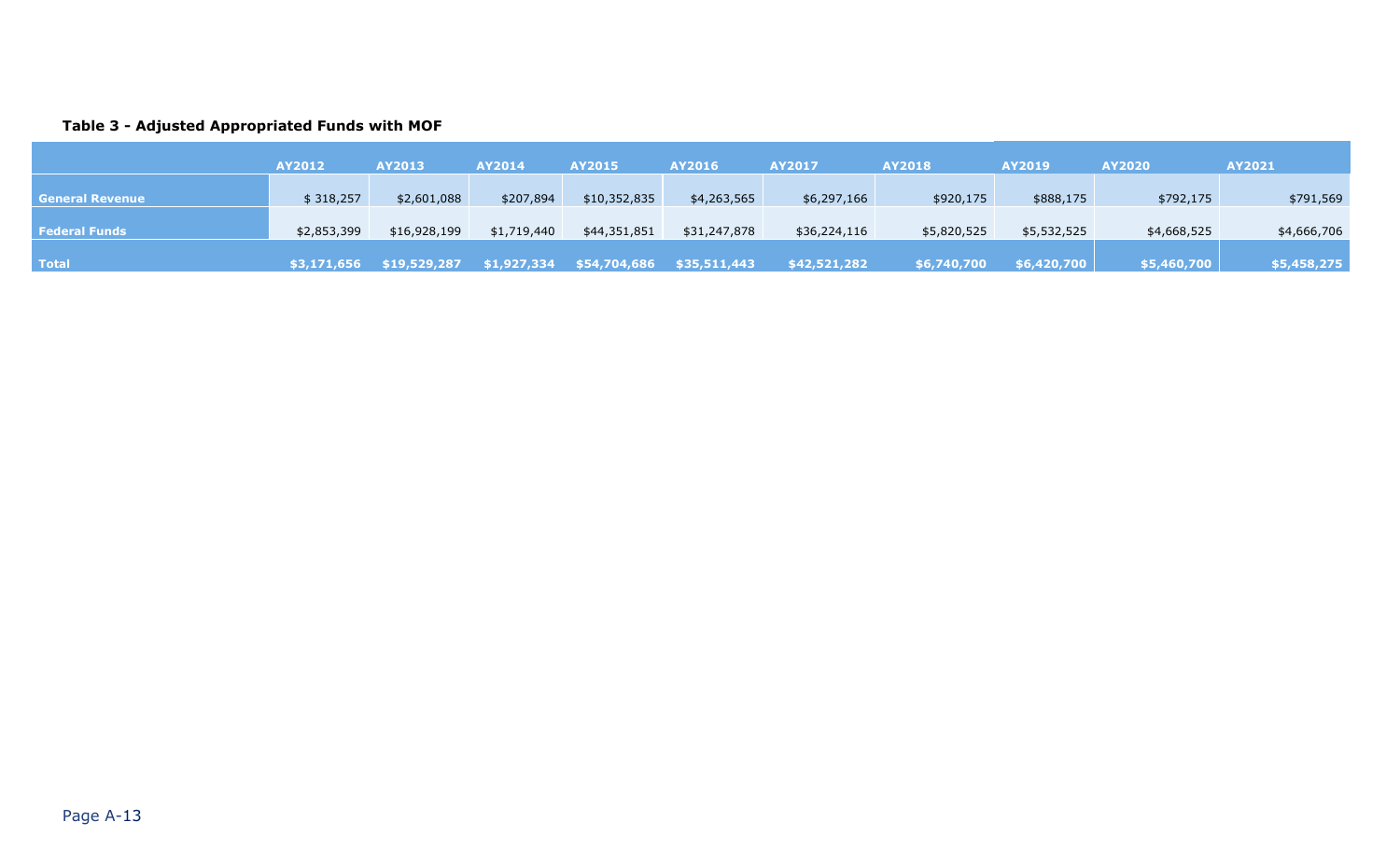| <b>Object of Expense</b>                        | <b>AY2012</b>            | AY2013                   | <b>AY2014</b> | <b>AY2015</b> | <b>AY2016</b>            | <b>AY2017</b>            | <b>AY2018</b>            | <b>AY2019</b>            | <b>AY2020</b>            | AY2021      |
|-------------------------------------------------|--------------------------|--------------------------|---------------|---------------|--------------------------|--------------------------|--------------------------|--------------------------|--------------------------|-------------|
| <b>2001 - Professional Fees</b><br>and Services | \$1,098,798              | \$574,463                | \$1,054,886   | \$3,064,902   | \$4,213,606              | \$2,619,899              | \$1,797,032              | \$3,086,534              | \$256,204                |             |
| 2003 - Consumable Supplies                      | $\overline{\phantom{0}}$ | $\sim$                   | \$68          | \$53          | $\overline{\phantom{0}}$ | $\sim$                   | $\overline{\phantom{0}}$ | $\overline{\phantom{a}}$ | $\sim$                   |             |
| 2004 - Utilities                                | $\sim$                   | $\overline{\phantom{0}}$ | $\sim$        |               | $\sim$                   | \$34,890                 | \$35,262                 | \$35,724                 | $\sim$                   |             |
| 2007 - Rent - Machine and<br><b>Other</b>       |                          |                          |               |               |                          |                          |                          |                          |                          |             |
| 2009 - Other Operating<br><b>Expense</b>        |                          | \$788                    | \$88,917      | \$678,415     | \$53,476                 | \$2,545,405              | \$832,773                | \$780,473                | \$3,500                  | $\sim$      |
| 5000 - Capital Expenditures                     | $\overline{\phantom{0}}$ | $\overline{\phantom{0}}$ | $\sim$        | \$5,500,000   | $\overline{\phantom{a}}$ | $\overline{\phantom{0}}$ | $\overline{\phantom{0}}$ | $\overline{\phantom{a}}$ | $\overline{\phantom{a}}$ |             |
| <b>Grand Total</b>                              | \$1,098,798              | \$575,251                | \$1,143,871   | \$9,243,370   | \$4,267,082              | \$5,200,193              | \$2,665,067              | 53,902,731               | \$259,704                | <b>COLL</b> |

### **Table 5 - MOF on Expenditures**

|                             | AY2012      | AY2013    | <b>AY2014</b>         | <b>AY2015</b> | AY2016                  | <b>AY2017</b> | <b>AY2018</b> | AY2019      | <b>AY2020</b> | AY2021 |
|-----------------------------|-------------|-----------|-----------------------|---------------|-------------------------|---------------|---------------|-------------|---------------|--------|
| <b>EDG</b> -General Revenue | \$109,880   | \$57,643  | \$127,769             | \$1,851,120   | \$456,845               | \$789,440     | \$463,240     | \$581,219   | \$40,642      |        |
| <b>EDG - Federal Funds</b>  | \$988,918   | \$517,608 | \$1,016,102           | \$7,392,249   | \$3,810,236             | \$4,410,753   | \$2,201,827   | \$3,321,512 | \$219,062     |        |
| sub-total EDG               | \$1,098,798 |           | \$575,251 \$1,143,871 |               | \$9,243,370 \$4,267,082 | \$5,200,193   | \$2,665,067   | \$3,902,731 | \$259,704     |        |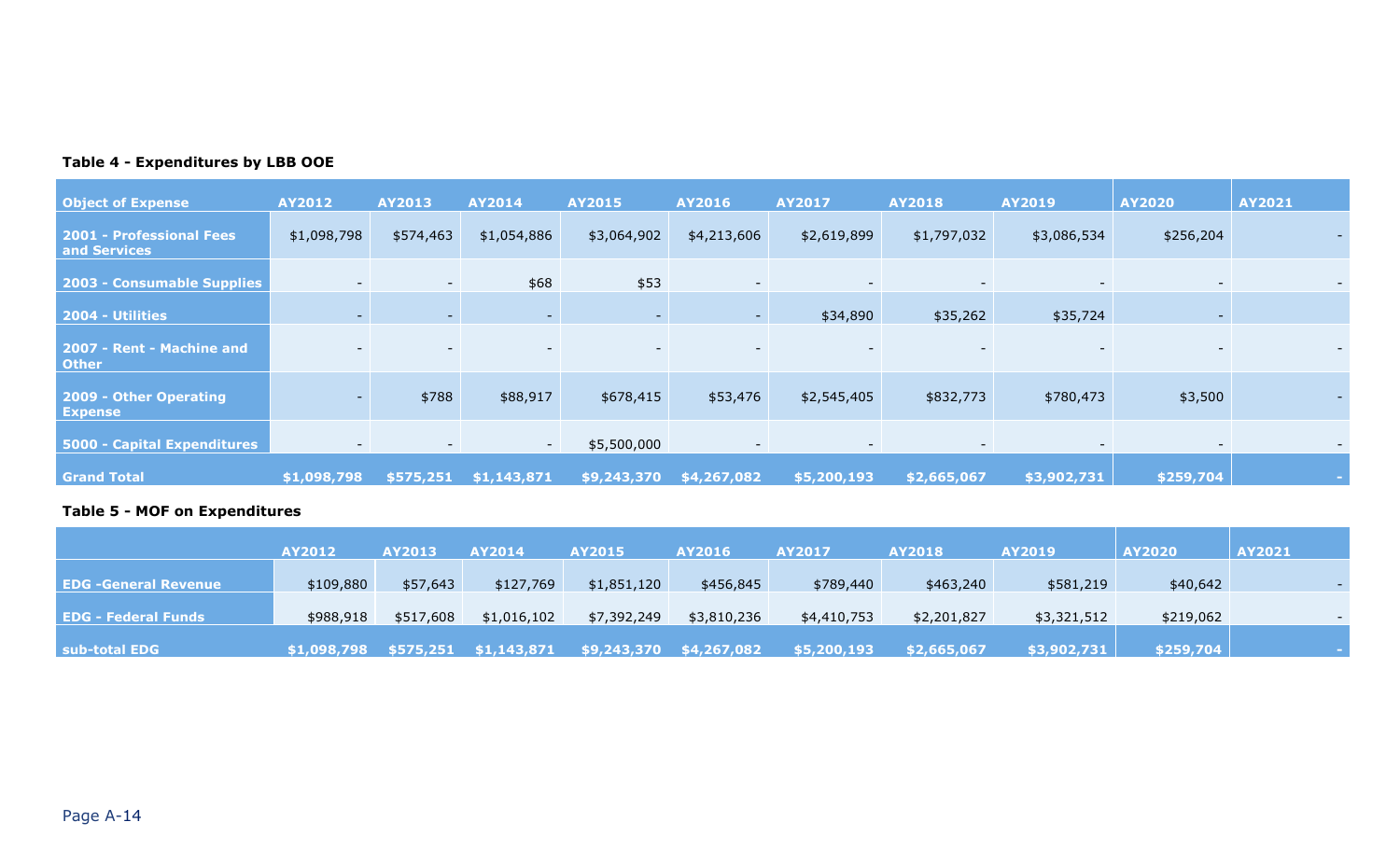### **Table 6 - Outstanding Encumbrances**

|                        | <b>AY2012</b>            | AY2013        | AY2014                   | <b>AY2015</b> | <b>AY2016</b>            | <b>AY2017</b>            | <b>AY2018</b>   | <b>AY2019</b> | <b>AY2020</b>                   | <b>AY2021</b>            |
|------------------------|--------------------------|---------------|--------------------------|---------------|--------------------------|--------------------------|-----------------|---------------|---------------------------------|--------------------------|
|                        |                          |               |                          |               |                          |                          |                 |               |                                 |                          |
| <b>General Revenue</b> | $\overline{\phantom{0}}$ |               | --                       |               | $-$                      | $\sim$                   |                 | \$26,963      | \$651,573                       |                          |
|                        |                          |               |                          |               |                          |                          |                 |               |                                 |                          |
| <b>Federal Funds</b>   | $-$                      | $-$           | $\overline{\phantom{0}}$ | $-$           | $\sim$                   | $\overline{\phantom{0}}$ |                 | \$242,664     | \$4,084,557                     | $\overline{\phantom{0}}$ |
|                        |                          |               |                          |               |                          |                          |                 |               |                                 |                          |
| <b>Total</b>           | <b>Contract Contract</b> | <b>Common</b> | <b>Common</b>            |               | <b>Contract Contract</b> | <b>Contract</b>          | <b>Contract</b> |               | $\vert$ \$269,626   \$4,736,129 |                          |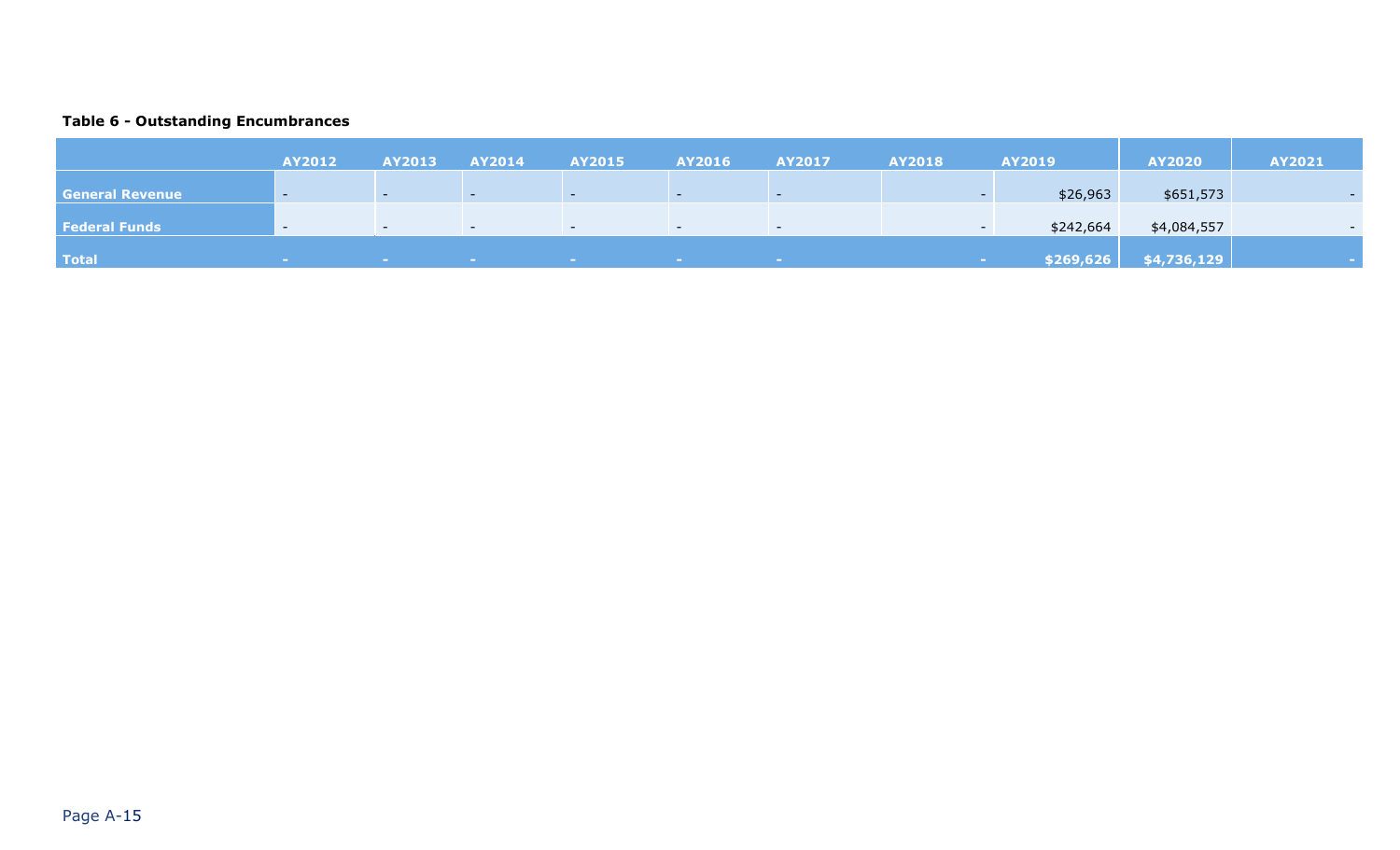### **Table 7 - Informational Dollars (non-capital)**

|                        | AY2012                     | <b>AY2013</b>            | AY2014                   | <b>AY2015</b> | <b>AY2016</b>   | <b>AY2017</b> | <b>AY2018</b> | <b>AY2019</b> | <b>AY2020</b>            | <b>AY2021</b> |
|------------------------|----------------------------|--------------------------|--------------------------|---------------|-----------------|---------------|---------------|---------------|--------------------------|---------------|
| <b>General Revenue</b> |                            |                          | $\sim$                   | \$113         |                 | \$411         | \$2,303       |               |                          |               |
| <b>Federal Funds</b>   |                            | $-$                      | $\overline{\phantom{0}}$ | \$1,021       |                 | \$411         | \$13,125      |               | $\overline{\phantom{0}}$ |               |
| <b>Total</b>           | <b>Committee Committee</b> | <b>Contract Contract</b> | <b>Contract</b>          | \$1,135       | <b>Contract</b> | \$822         | \$15,428      |               |                          |               |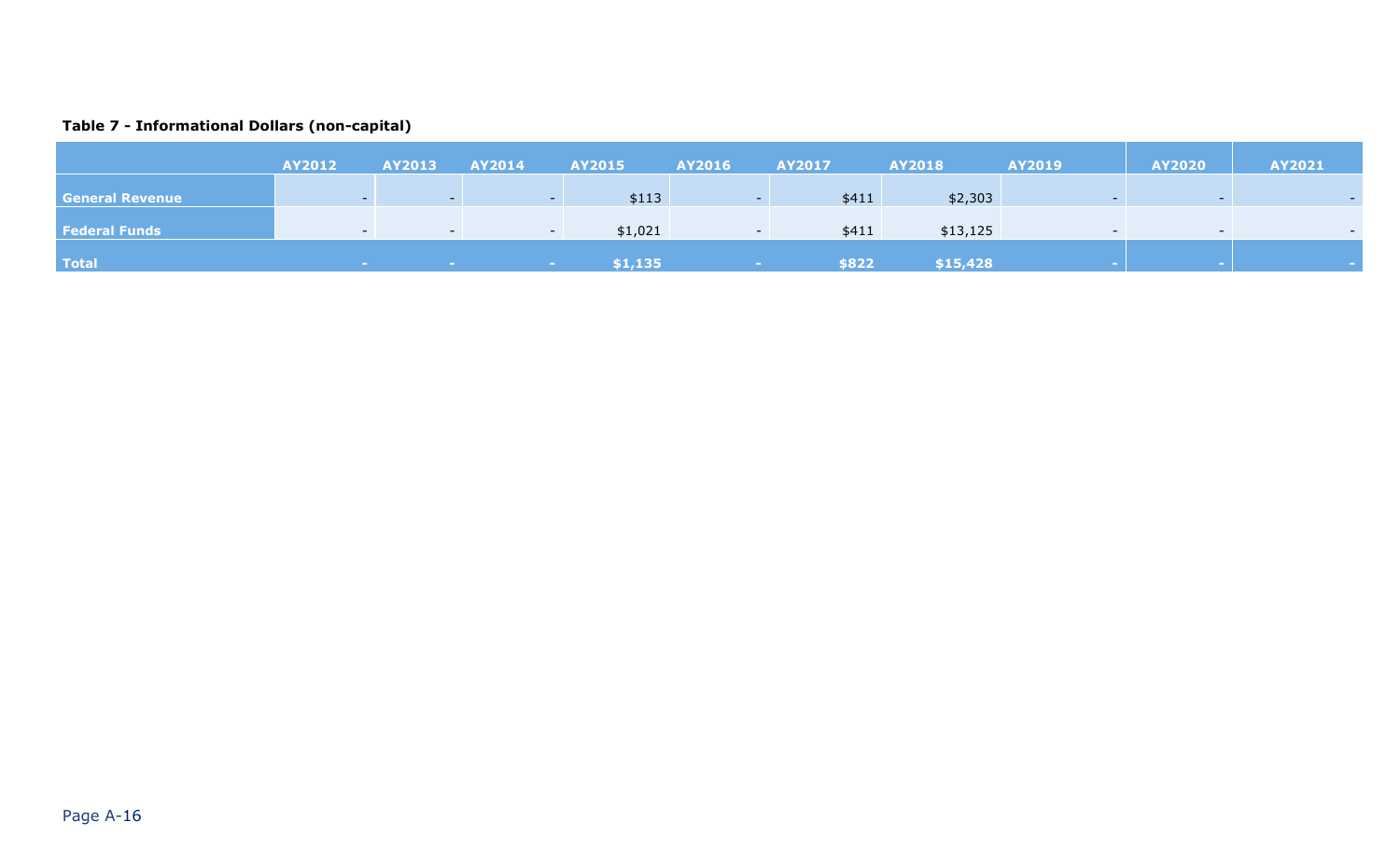# 5. **Status**

### **Table 8 - EDG Implementation Phase**

<span id="page-18-0"></span>

| <b>Project Milestones</b>              | <b>Planned Start Date</b><br>mm/dd/vyyy | Actual Start Date<br>mm/dd/vyyy | <b>Planned Finish Date Actual Finish Date</b><br>mm/dd/vyyy | mm/dd/vyyy               | <b>Percentage</b><br><b>Complete</b> |
|----------------------------------------|-----------------------------------------|---------------------------------|-------------------------------------------------------------|--------------------------|--------------------------------------|
| <b>EDG</b><br>Implementation<br>Phase: | 04/06/2015                              | 08/20/2015                      | 03/31/2022                                                  | $\overline{\phantom{0}}$ | 65%                                  |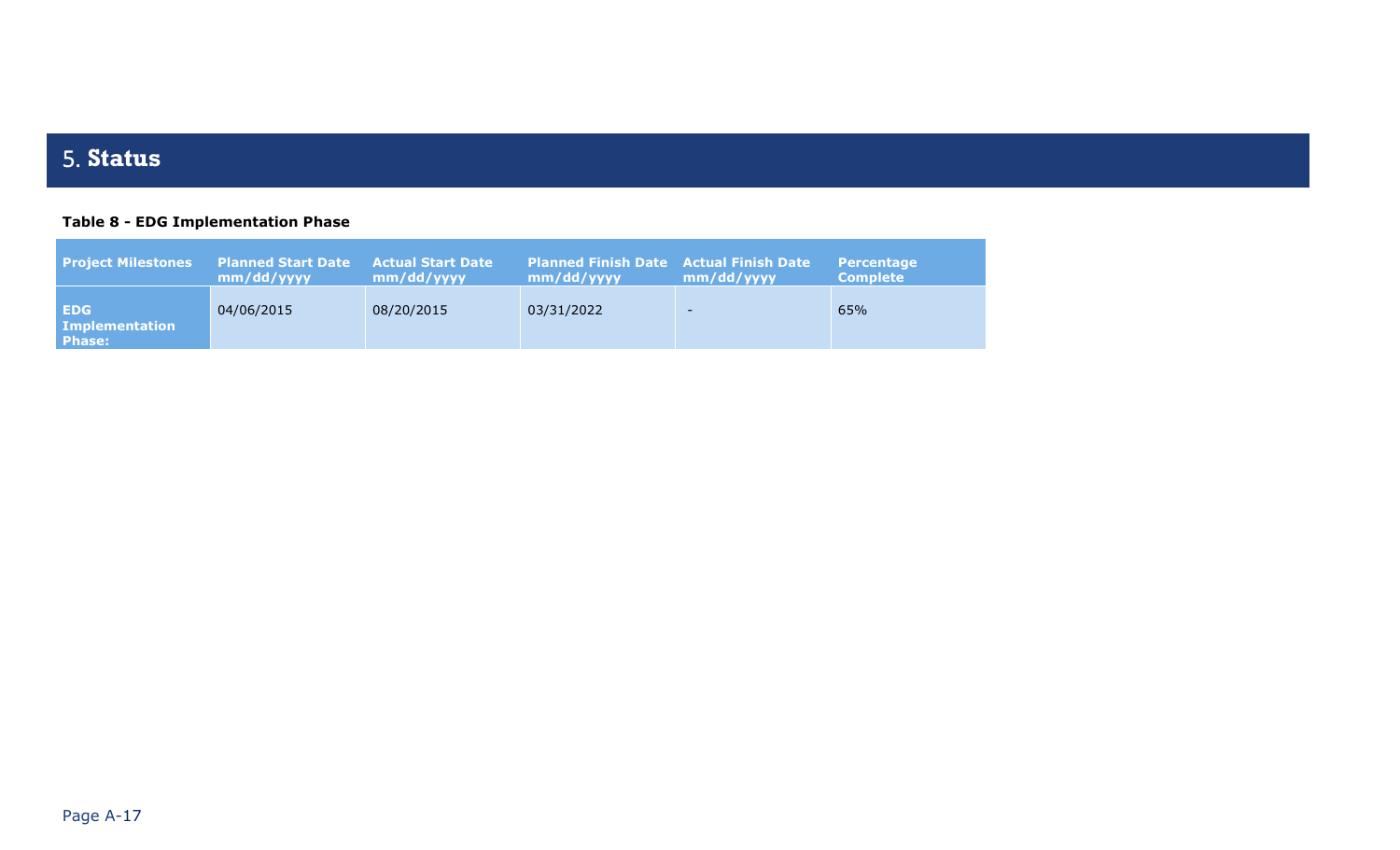| <b>Project Milestones</b>                                                                                                                 | <b>Planned Start Date</b><br>mm/dd/yyyy | <b>Actual Start Date</b><br>mm/dd/yyyy | <b>Planned Finish Date</b><br>mm/dd/yyyy | <b>Actual Finish Date</b><br>mm/dd/yyyy | <b>Percentage</b><br><b>Complete</b> |
|-------------------------------------------------------------------------------------------------------------------------------------------|-----------------------------------------|----------------------------------------|------------------------------------------|-----------------------------------------|--------------------------------------|
| <b>Data and</b><br><b>information</b><br>management Phase<br>$1 - EMDM$<br>member/provider<br>select systems with<br>limited capabilities | 04/06/2015                              | 08/20/2015                             | 08/31/2016                               | 08/31/2016                              | 100%                                 |
| <b>Data quality and</b><br>data standards<br>Phase 1 - metric<br>definition,<br><b>implement</b><br>solution, and<br>profiling            | 04/06/2015                              | 08/20/2015                             | 08/31/2016                               | 08/31/2016                              | 100%                                 |
| <b>Data and</b><br>information<br>management<br><b>Phases 2-4</b>                                                                         | 05/01/2016                              | 09/22/2016                             | 03/31/2022                               |                                         | 62%                                  |
| <b>Data quality and</b><br>data standards<br><b>Phases 2-4</b>                                                                            | 07/01/2017                              | 09/22/2016                             | 03/31/2022                               |                                         | 59%                                  |

## **Table 9 - Medicaid Focused Enterprise Master Data Management System**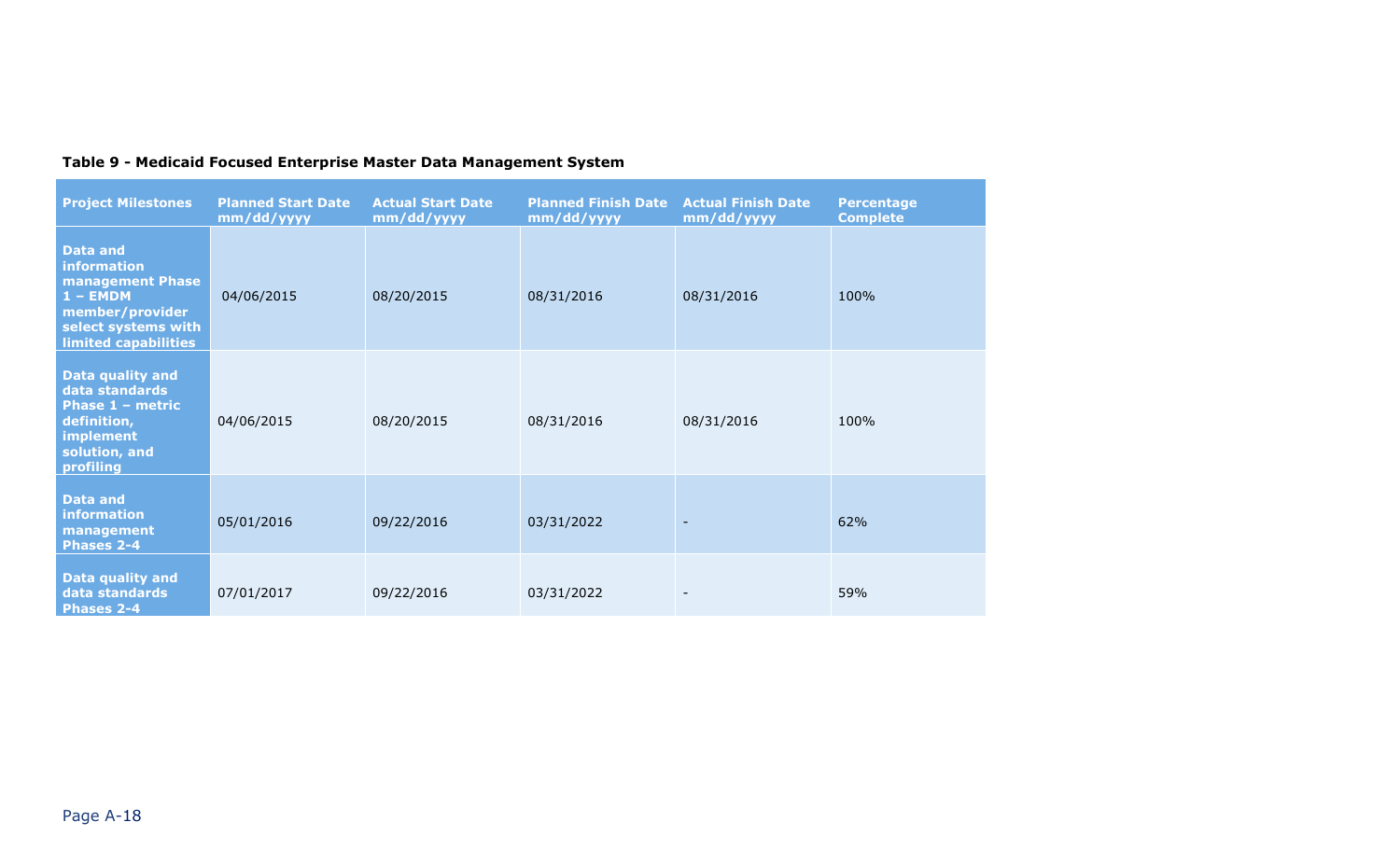### **Table 10 - Metadata Repository**

| <b>Project Milestones</b>                                                                         | <b>Planned Start Date</b><br>mm/dd/yyyy | <b>Actual Start Date</b><br>mm/dd/yyyy | <b>Planned Finish</b><br>Date mm/dd/yyyy | <b>Actual Finish Date</b><br>mm/dd/yyyy | <b>Percentage</b><br><b>Complete</b> |
|---------------------------------------------------------------------------------------------------|-----------------------------------------|----------------------------------------|------------------------------------------|-----------------------------------------|--------------------------------------|
| <b>Metadata</b><br>management phase<br>1 - collect and<br>publish metadata<br>for various systems | 04/06/2015                              | 08/20/2015                             | 02/28/2017                               | 02/28/2017                              | 100%                                 |
| <b>Metadata</b><br>management phase<br>$2 - implement$<br>change control<br><b>process</b>        | 05/04/2015                              | 10/15/2015                             | 02/28/2017                               | 02/28/2017                              | 100%                                 |
| <b>Metadata</b><br>management phase<br>$\overline{\mathbf{3}}$                                    | 04/01/2017                              | 03/01/2017                             | 11/30/2018                               | 11/30/2018                              | 100%                                 |
| <b>Reference data</b><br>management phase<br>$\mathbf{1}$                                         | 01/01/2018                              | 10/01/2018                             | 09/29/2020                               |                                         | 54%                                  |